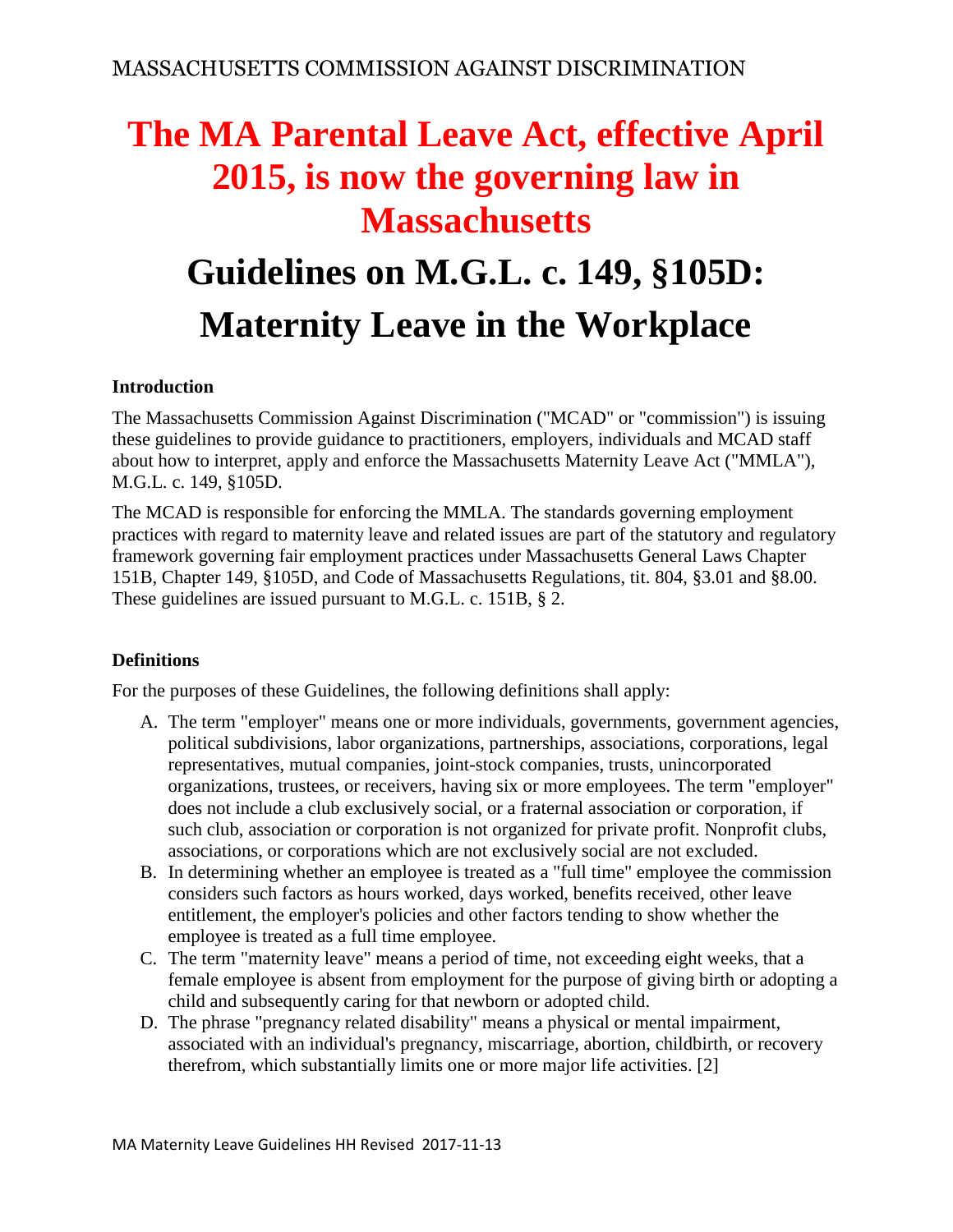- E. The definitions of the terms "disability," "impairment," "substantially limits" and "major life activities" can be found in the MCAD's "Guidelines: Employment Discrimination on the Basis of Handicap - Chapter 151B."
- F. Absence for "the purpose of giving birth" as used in the MMLA refers to absence from work for the purpose of preparing for or participating in the birth or adoption of a child, and caring for a newborn or newly adopted child.
- G. The term "similar position" is defined in Section IV regarding job restoration after leave.
- H. The term "initial probationary period" means a period of time, not exceeding six calendar months, set by an employer to establish initial suitability of an employee to perform a job notwithstanding the fact that the actual period required to attain tenure or other employment benefits may be longer.

#### **Eligibility for Leave Under the MMLA**

A female employee is eligible for maternity leave under the MMLA if:

- A. She has completed the initial probationary period, if any, set by the terms of her employment; or, if there is no such probationary period, has been employed by the same employer for at least three consecutive months as a full-time employee; and
- B. She is absent from such employment for a period not exceeding eight weeks for the purpose of:
	- giving birth; or
	- adopting a child under the age of 18; or
	- adopting a child under the age of 23, if the child is mentally or physically disabled; and
- C. She gives her employer at least two weeks notice of her anticipated date of departure and intention to return.

If an employee meets these eligibility requirements, the employer must grant eight weeks of unpaid maternity leave under the MMLA. An employer cannot refuse to grant MMLA leave on the grounds that doing so would constitute a hardship.

The MMLA, by its terms, provides maternity leave to female employees only. This means that the MCAD is unable to take jurisdiction over claims in which male employees are seeking eight weeks of unpaid paternity leave. Providing maternity leave in excess of the eight weeks required by the MMLA to female employees only, and not to males, would in most circumstances constitute sex discrimination in violation of Chapter 151B.

An employer who provides leave to female employees only, and not to male employees, may also violate the federal prohibitions against sex discrimination even though the employer has acted in compliance with the MMLA. According to the EEOC, "[w]hen an employer does grant maternity leave, the employer may not deny paternity leave to a male employee for similar purposes, e.g., preparing for or participating in the birth of his child or caring for the newborn. Accommodating female but not male employees constitutes unlawful disparate treatment of males on the basis of sex." EEOC Compliance Manual, Section 626.6 on Paternity Leave.

The Massachusetts Supreme Judicial Court has not, as of the date of these Guidelines, considered whether the MMLA's requirement of leave for females only violates the Massachusetts Equal Rights Amendment, Article CVI of the Massachusetts Constitution. Given the possibility of a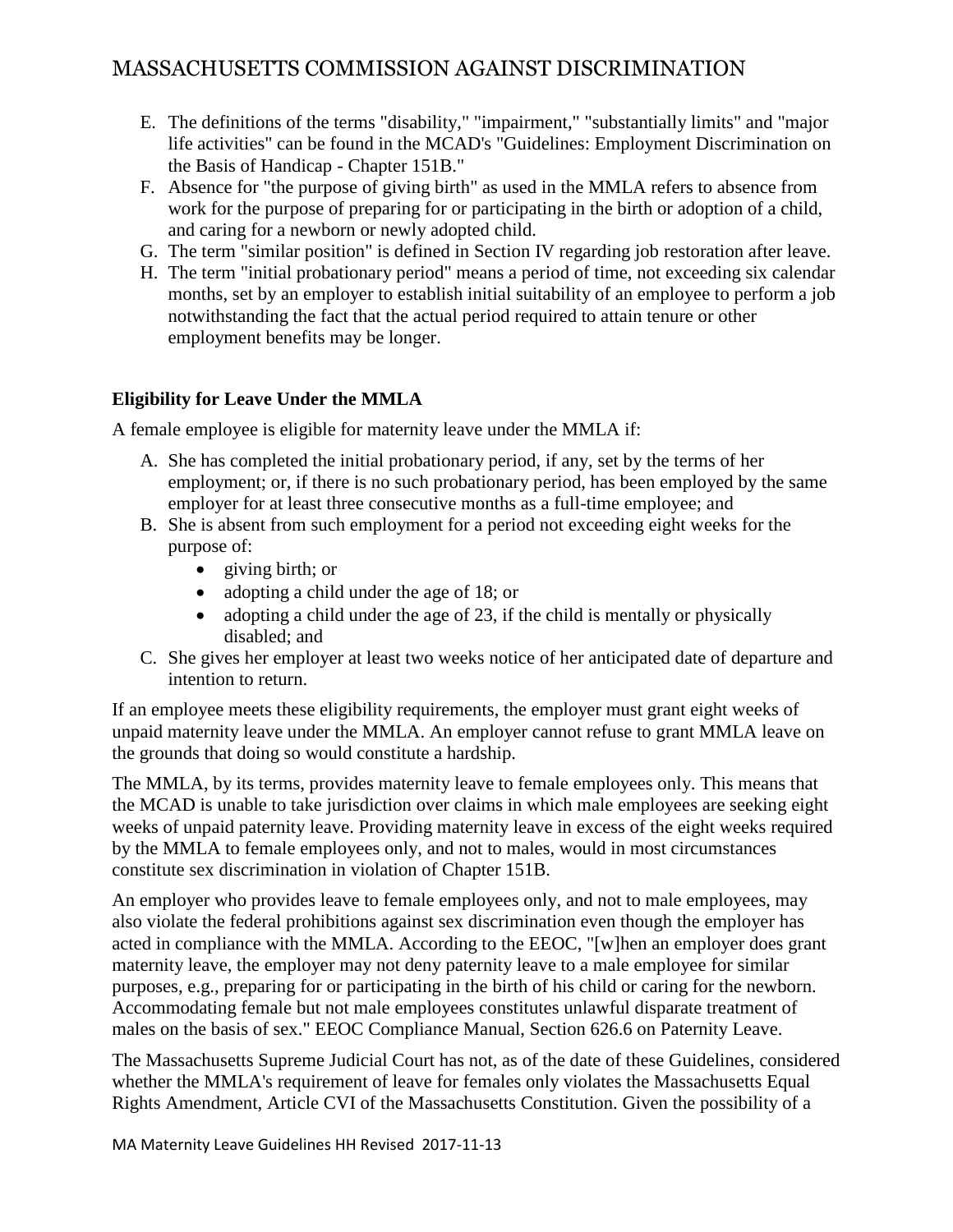successful challenge to the constitutionality of the MMLA, employers should consider providing leave to all members of their workforce who otherwise meet the eligibility requirements of the MMLA.

#### **When Leave May be Taken, and the Type of Leave Taken**

A. When Maternity Leave May be Taken

Maternity leave under the MMLA is available to a female employee either "for the purpose of giving birth" or to adopt a child. Thus, it is available at the time of the birth or adoption, but not substantially earlier or substantially later.

B. Paid or Unpaid Leave and Entitlement to Benefits

The MMLA does not require that leave be paid or that maternity leave be included in the computation of benefits, rights and advantages incident to employment, or that an employer pay for the costs of any benefits, plans or programs during the maternity leave. [3]

An employee may, however, be entitled to receive pay or benefits during her maternity leave pursuant to a collective bargaining agreement, company policy, employment contract or other agreement with the employer. In addition, if an employer generally provides pay, benefits or the costs of such benefits to employees on non-MMLA leaves of absence, the employer must provide the same such pay, benefits or costs to employees on MMLA leave. For example, if an employer generally provides pay to employees who are on extended sick leave, the employer must provide pay to employees on maternity leave.

- C. Use of Accrued Vacation, Personal and Sick Time During Maternity Leave If maternity leave is unpaid, the employee must be permitted to use, concurrently with the maternity leave, accrued paid sick, vacation or personal time under the following circumstances.
	- 1. Vacation or Personal Time

An employee may voluntarily use any accrued vacation or personal time she has concurrently with all or part of her maternity leave. Employers cannot require an employee to use her accrued paid vacation or personal time concurrently with all or part of her maternity leave, even if such requirement is imposed upon similarly situated persons who take leave for other reasons.

2. Sick Leave

If an employer provides paid sick leave, an employee may use such sick leave concurrently with any part of her maternity leave that satisfies the employer's sick leave policy. An employer may not require an employee to use her accrued sick leave for any part of her maternity leave that satisfies the employer's sick leave policy, even if the employer requires its employees to use accrued sick leave for other types of absences that satisfy the employer's policy.

The MMLA does not in any way limit the right of an employee to use accrued vacation, sick leave or personal time before her statutory maternity leave begins, or after her leave ends, in accordance with her employer's policies and applicable law.

#### **Job Restoration After Leave**

The MMLA requires that an employee on leave be restored to her previous or a similar position upon her return to employment following leave. That position must have the same status, pay,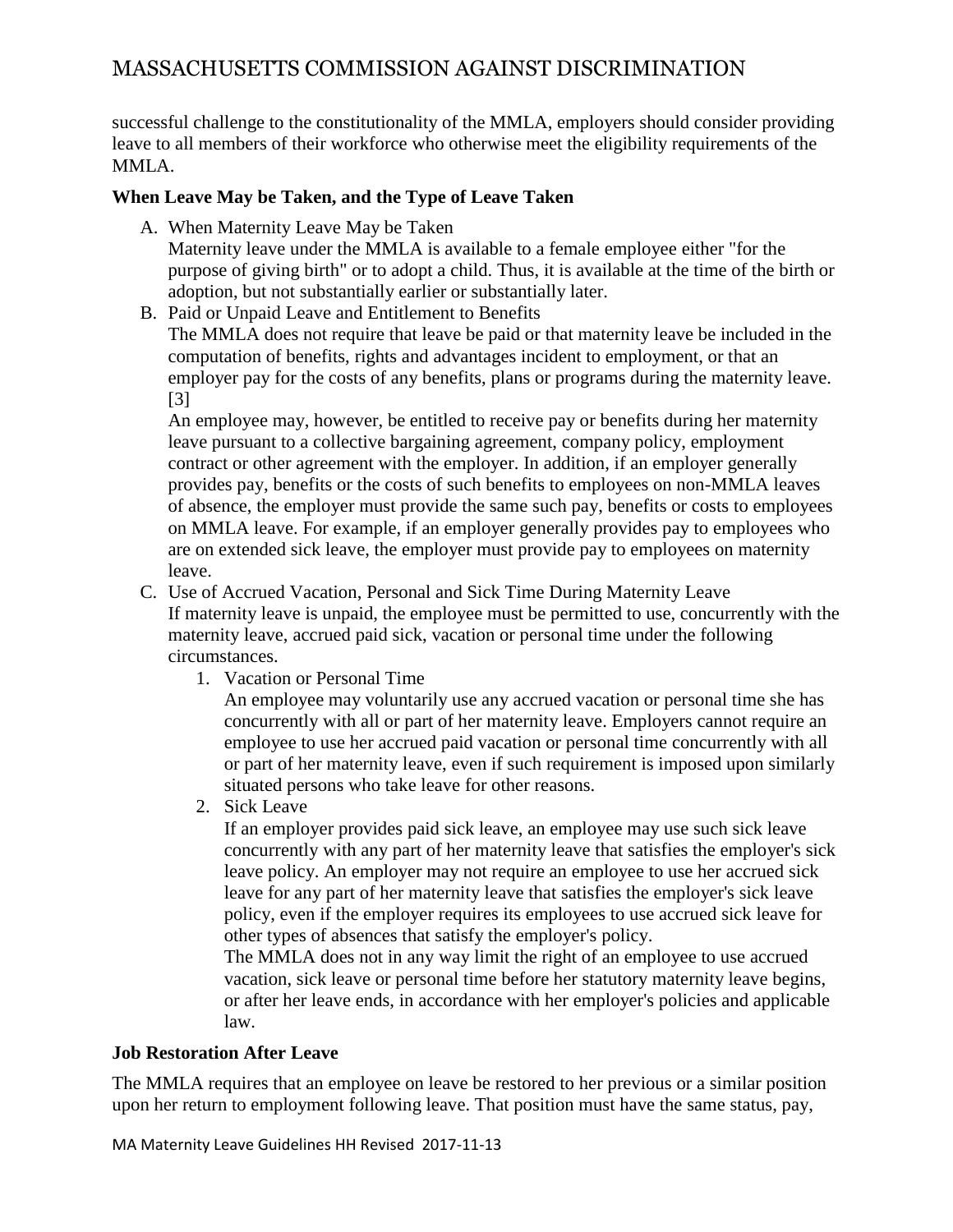length of service credit and seniority as the position the employee held prior to the leave. If an employee's job was changed temporarily because of her pregnancy prior to leave (e.g., her hours were reduced or her duties were changed as an accommodation) she should be restored to the same or similar position held prior to such temporary change. In determining whether a position's "status" is the same or similar, the commission considers such factors as:

- reporting relationships;
- whether the position would be considered a demotion;
- title;
- responsibilities; and
- other evidence tending to illustrate the employee's status.

In determining whether "pay" is the same or similar, the commission considers all compensation, including, but not limited to:

- salary;
- wages;
- bonuses:
- commissions:
- vacations; and
- benefits.

In determining whether a position offered to an employee returning from leave is similar to her prior position, the commission considers, in addition to the factors listed above, such factors as:

- duties, functions and responsibilities;
- location or distance of commute:
- facilities;
- resources or support;
- hours of work:
- training opportunities; and
- opportunities for advancement.

The MMLA also requires that a maternity leave not affect an employee's right to receive vacation time, sick leave, bonuses, advancement, seniority, length of service credit, benefits, plans or programs for which she was eligible at the date of her leave, and any other advantages or rights of her employment incident to her position. Such maternity leave, however, need not be included in the computation of such benefits, rights and advantages. [4] For example, if the employee has accrued 7.5 years of seniority as of the commencement of her leave, she must be returned to work following her leave with the same 7.5 years of seniority.

An employee returning from maternity leave has no greater right to reinstatement or to other benefits and conditions of employment than other employees who were continuously working during the leave period. An employer is not required to restore an employee on maternity leave to her previous or a similar position if other employees of equal length of service credit and status in the same or similar positions have been laid off due to economic conditions or due to other changes in operating conditions affecting employment during the period of such maternity leave; provided, however, that such employee on maternity leave shall retain any preferential consideration for another position to which she may beentitled as of the date of her leave.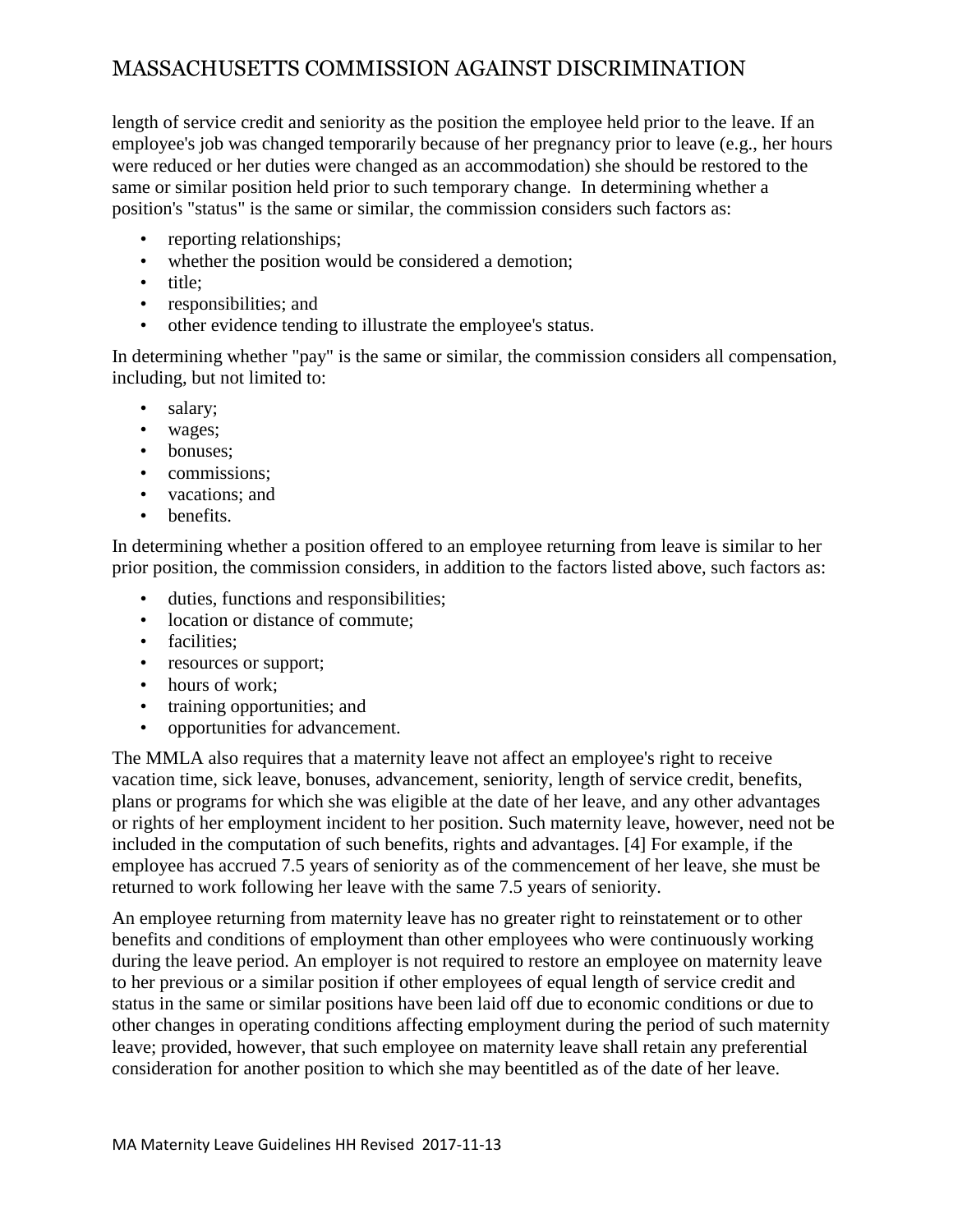Nothing in the MMLA shall be construed to affect any bargaining agreement, employment agreement or company policy providing benefits that are greater than, or in addition to, those required under the statute. An employer may grant a longer maternity leave than required under the MMLA. If the employer does not intend for full MMLA rights to apply to the period beyond eight weeks, however, it must clearly so inform the employee in writing prior to the commencement of the leave. [5] Sex Discrimination Issues Arising Under M.G.L. c. 151B Pregnancy and childbirth are sex-linked characteristics, and any actions of an employer that adversely affect an employee because of her pregnancy, childbirth or the requirement of a maternity leave may also amount to sex discrimination under M.G.L. c. 151B. [6] Employers may not treat employees and applicants who are affected by pregnancy or related conditions less favorably than employees who are affected by other conditions but who are similarly able or unable to work. [7] Such disparate treatment may constitute sex discrimination.

An employer may not deny a woman the right to work or restrict her job functions, such as heavy lifting or travel, during or after pregnancy or childbirth when the employee is physically able to perform the necessary functions of her job. The mere fact of pregnancy does not automatically establish a disqualifying disability. An employer may not, therefore, use a woman's pregnancy, childbirth or potential or actual use of MMLA leave as a reason for an adverse job action, such as refusing to hire or promote a woman or for discharging her, laying her off, failing to reinstate her or restricting her duties.

An employer may not, moreover, force a pregnant woman to take leave prior to giving birth if she is willing to continue working, nor can an employer prevent her from returning to work after she recovers from any temporary disability associated with her pregnancy or a related condition. [8] Similarly, an employer may not treat an employee returning from maternity leave less favorably than it treats other employees seeking to return to work after comparable absences for non-pregnancy reasons. Normal pregnancy and related short-term medical conditions may, at some point, incapacitate a woman from performing her usual work for a short period of time. In some circumstances these short-term conditions may rise to the level of a disability under Chapter 151B. [9] Whether or not an employee's short-term condition rises to the level of a disability, an employer must treat such employee in the same manner as it treats employees who are temporarily incapacitated or disabled for other medical reasons. When an employee is unable to perform some or all of the functions of her job, such as heavy lifting, because of pregnancy or a related condition, an employer must offer her the opportunity to perform modified tasks, alternative assignments or a transfer to another available position if the employer offers such opportunities to employees who are temporarily disabled for other reasons. Failure to do so may constitute sex discrimination. It may also constitute sex discrimination for an employer to base employment decisions on a woman's reproductive capacity. For this reason, employers may not adopt policies that limit or preclude women from performing specific jobs or tasks, such as performing physical labor or working with hazardous substances. [10] Providing maternity leave to female employees and not to males may, in some circumstances, constitute sex discrimination under Chapter 151B, §4(1). See Part III, Eligibility for Leave Under the MMLA.

#### **Pregnancy-Related Medical Conditions as a Disability**

Chapter 151B's prohibitions against disability discrimination protect employees who have a pregnancy-related disability. Generally, a normal, uncomplicated pregnancy will not be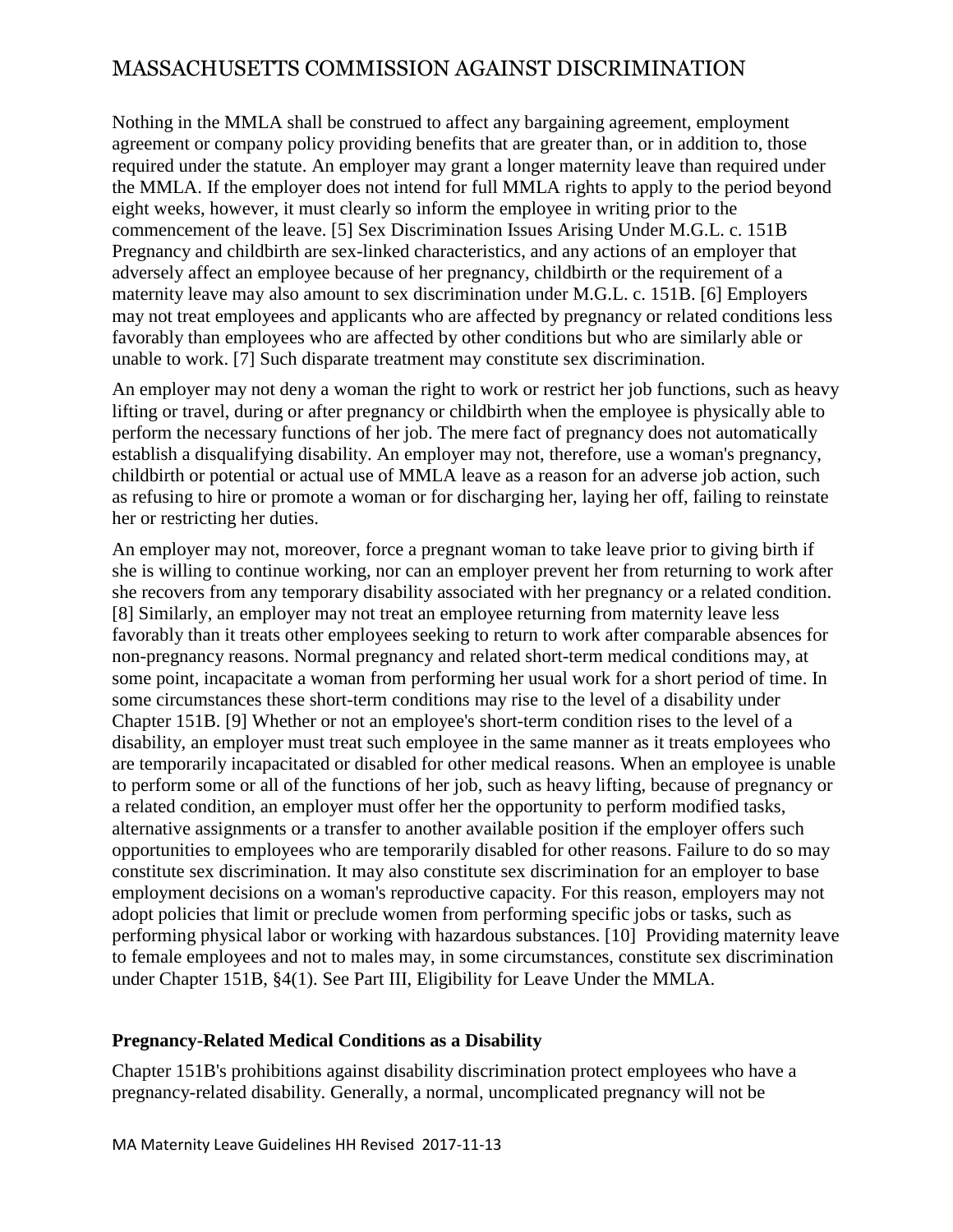considered a disability even if the employee is unable to work for a period of time as a result of the pregnancy or childbirth. A female employee will be considered a "handicapped person", however, if she can show that she has a pregnancy-related physical or mental impairment that substantially limits a major life activity, or that she is regarded as having or has a history of such an impairment. [11]In such a case, the employee is entitled to the same protections under Chapter 151B as are other disabled employees.

Under the MMLA an employer must grant eight weeks of maternity leave to an eligible female employee regardless of whether the employee is incapacitated from working or is a "handicapped person" as defined by Chapter 151B, § 1 during such period. If the employee is disabled at the expiration of her maternity leave, however, the employer may have an obligation, pursuant to Chapter 151B, to provide a reasonable accommodation to her disability. In some circumstances additional leave may constitute such reasonable accommodation. [12]; An employer may not require a pregnant employee to take maternity leave based on the fact that the employee is pregnant, nor may an employer require an employee to remain out of work for a fixed period of time before or after the birth of her child. To the extent that an employee is unable to perform the essential functions of her position, however, the employer should treat the employee as it would treat any other disabled employee, being mindful of obligations of nondiscrimination and reasonable accommodation.

#### **Interrelationship of the MMLA and the FMLA**

As described above, the MMLA requires covered Massachusetts employers to provide no fewer than eight weeks of unpaid leave to eligible female employees for the purpose of giving birth or for adopting a child under the age of 18 (or under the age of 23 if the child is disabled). Employees also may be entitled to leave under the Family and Medical Leave Act ("FMLA"), a federal law enforced by the United States Department of Labor, Wage and Hour Division, that applies to employers with 50 or more employees. The FMLA requires covered employers to provide up to 12 weeks of unpaid leave during a 12-month period to an eligible female or male employee who needs leave: (1) for a serious health condition of the employee which renders him/her unable to perform the functions of his/her job; (2) to care for certain family members who have a serious health condition; or (3) to care for a newborn, adopted or foster child.

In certain instances, the MMLA and FMLA will overlap. Where leave is taken for a reason specified in both the FMLA and MMLA, the leave may be counted simultaneously against the employee's entitlement under both laws. [13] For example, a female employee who takes a leave for the purpose of caring for a newborn or adopted child may be covered both by the FMLA and MMLA. In such an instance, provided that all FMLA requirements are met, the employee's leave may count simultaneously against her 12-week entitlement under FMLA and her 8-week entitlement under the MMLA. In other instances, however, the MMLA may entitle an employee to leave in addition to leave taken under the FMLA. The FMLA provides that nothing in the law supersedes any provision of state law that provides greater family or medical leave rights. [14] Thus, for example, if an employee takes 12 weeks of FMLA leave for a purpose other than birth or adoption of a child, she will still have the right to take eight weeks of maternity leave under the MMLA.

Unlike the FMLA, the MMLA does not require an employer to specifically designate leave as MMLA leave. Thus, if an employee takes leave for an MMLA purpose, such as giving birth, that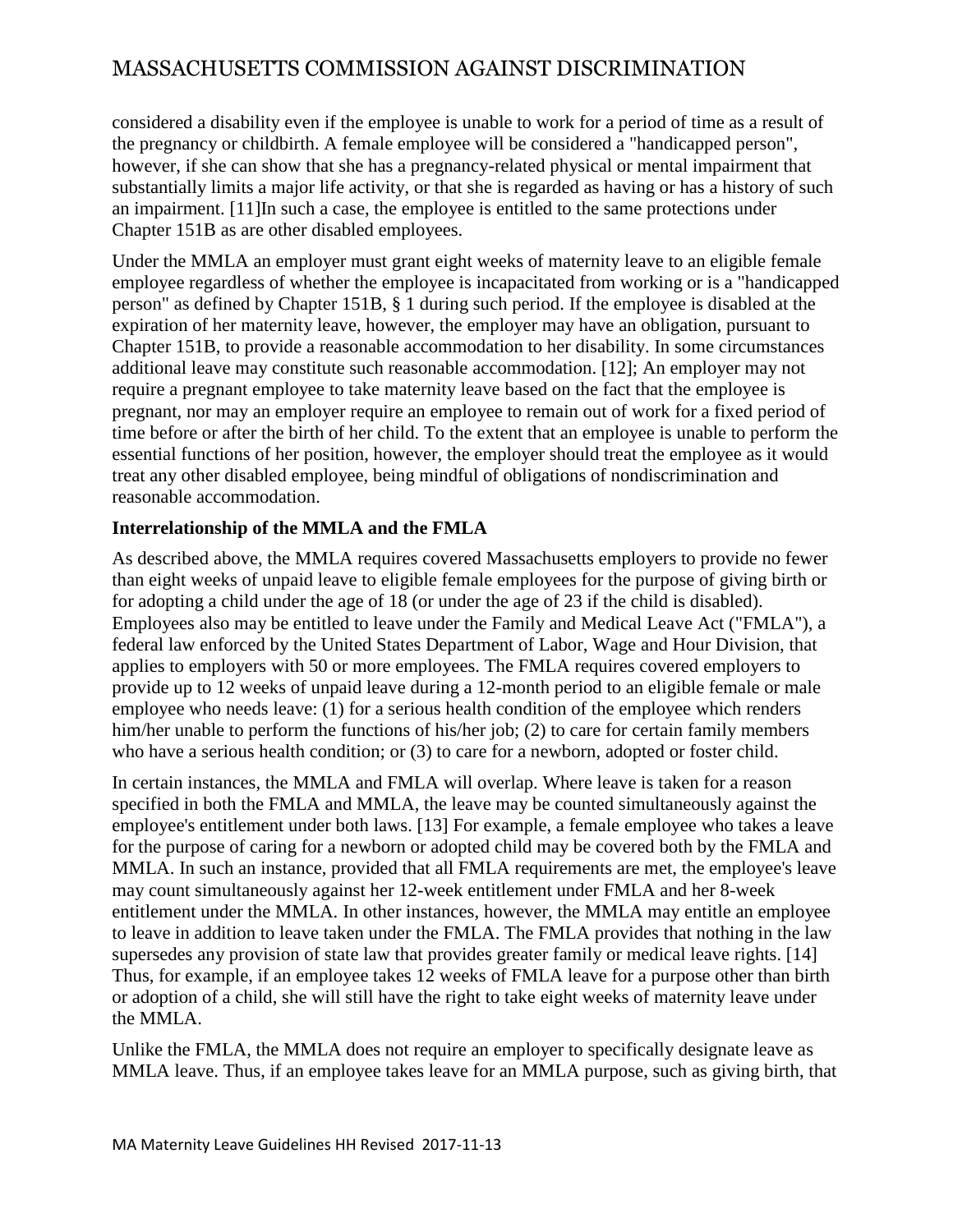leave will count towards that employee's MMLA entitlement whether or not the employer designates it as such.

FMLA leave, by contrast, must be specifically designated as such, in writing, in order for that leave to be counted toward that employee's twelve-week entitlement. [15] Under the MMLA, an employee may take a maternity leave each time she gives birth or adopts a child. Thus, for example, if an employee gives birth in January and adopts a second child in March, she would be entitled to two separate eight-week maternity leaves under the MMLA for a total of 16 weeks. By contrast, under the FMLA, leave is limited to a maximum of 12 weeks in a 12-month period.

Inquiries regarding rights and obligations under the FMLA should be directed to the United States Department of Labor's Wage & Hour Division.

MMLA Notice and Posting Requirements

#### **A. Posting Requirements**

All employers must post a notice in a conspicuous place that contains at least the following information:

PURSUANT TO M.G.L. C. 151B, §4(1) AND C. 149, §105D EVERY FULL-TIME FEMALE EMPLOYEE IS ENTITLED AS A MATTER OF LAW TO AT LEAST EIGHT WEEKS MATERNITY LEAVE IF SHE COMPLIES WITH THE FOLLOWING CONDITIONS:

- 1. SHE HAS COMPLETED AN INITIAL PROBATIONARY PERIOD SET BY HER EMPLOYER WHICH DOES NOT EXCEED SIX MONTHS OR, IN THE EVENT THE EMPLOYER DOES NOT UTILIZE A PROBATIONARY PERIOD FOR THE POSITION IN QUESTION, HAS BEEN EMPLOYED FOR AT LEAST THREE CONSECUTIVE MONTHS; AND
- 2. SHE GIVES TWO WEEKS' NOTICE OF HER EXPECTED DEPARTURE DATE AND NOTICE THAT SHE INTENDS TO RETURN TO HER JOB. SHE IS ENTITLED TO RETURN TO THE SAME OR A SIMILAR POSITION WITHOUT LOSS OF EMPLOYMENT BENEFITS FOR WHICH SHE WAS ELIGIBLE ON THE DATE HER LEAVE COMMENCED, IF SHE TERMINATES HER MATERNITY LEAVE WITHIN EIGHT WEEKS. (THE GUARANTEE OF A SAME OR SIMILAR POSITION IS SUBJECT TO CERTAIN EXCEPTIONS SPECIFIED IN M.G.L. C. 149, § 105D.). ACCRUED SICK LEAVE BENEFITS SHALL BE PROVIDED FOR MATERNITY LEAVE PURPOSES UNDER THE SAME TERMS AND CONDITIONS WHICH APPLY TO OTHER TEMPORARY MEDICAL DISABILITIES. ANY EMPLOYER POLICY OR COLLECTIVE BARGAINING AGREEMENT WHICH PROVIDES FOR GREATER OR ADDITIONAL BENEFITS THAN THOSE OUTLINED IN THIS NOTICE SHALL CONTINUE TO APPLY.

#### **B. Notice by Employees**

An employee seeking maternity leave must give two weeks notice of her anticipated date of departure and intent to return. "Anticipated" date of departure does not mean "exact" date. Thus, for example, an employee who gives birth prior to her anticipated departure date is entitled to start her maternity leave earlier. Likewise, an employee may desire to start her leave later or return from leave earlier than anticipated. It is expected that employers and employees will communicate in good faith with regard to making arrangements for leave, taking into account the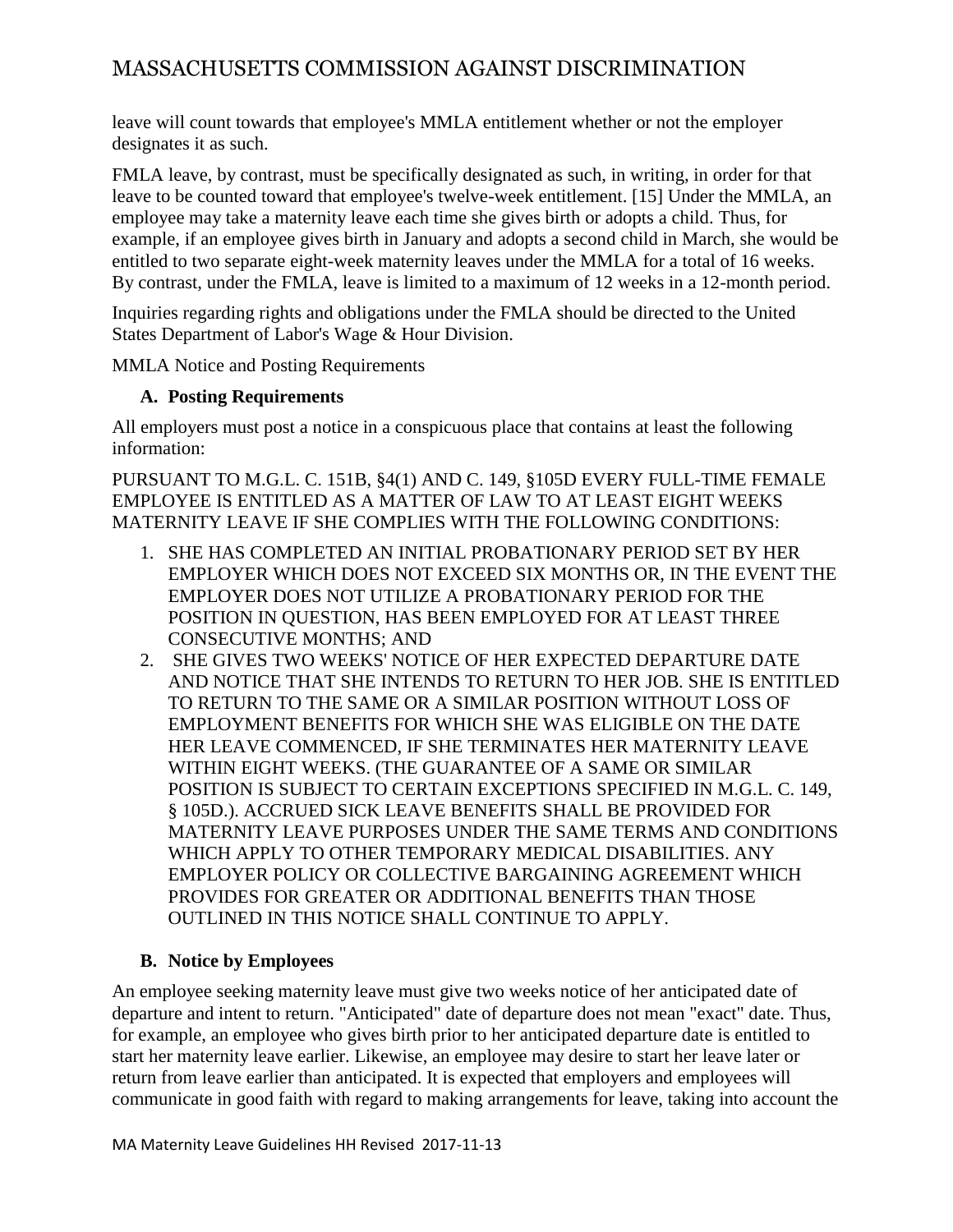uncertainty inherent in delivery and adoption dates and the needs of the employer to plan in advance for an employee's absence.

#### **Enforcing Rights Under the MMLA**

The MCAD enforces the MMLA. An employee, to initiate a formal action, must file a complaint with the MCAD. The complaint must be filed within 300 days of the alleged violation of the MMLA, subject only to very limited exceptions. A violation of the MMLA constitutes a violation of M.G.L. c. 151B, §4(11A). An aggrieved employee is therefore entitled to the same remedies under the MMLA as are available pursuant to M.G.L. c. 151B.

Hypothetical Questions and Answers Under the MMLA

Question 1: Employee develops a medical condition in the seventh month of her pregnancy. Her doctor hospitalizes her for three weeks until her condition stabilizes, and then she is able to return to work. Would her three-week leave come under the MMLA?

Answer 1: No. The three weeks would not count as MMLA leave because it is not "for the purpose of giving birth." Employee may be entitled, however, to this three weeks of leave under the employer's sick leave or disability policy, under the FMLA, or as reasonable accommodation if the condition constitutes a disability under Chapter 151B. Employee would still be entitled to eight weeks of maternity leave under the MMLA at the time her child is born.

Question 2 Employee schedules her maternity leave to begin before her expected due date. Does the period before the due date count as maternity leave under the MMLA?

Answer 2: Yes. Maternity leave may be taken "for the purpose of giving birth," which is defined as leave taken for the purpose of preparing for or participating in the birth or adoption of a child, and for caring for the newborn or newly adopted child.

Question 3: Employee has a knee operation in January. She takes 12 weeks of leave, which is designated by her employer as FMLA leave. Employee has a baby in June of that year, and requests an additional leave of absence as maternity leave. Employer denies her request for leave, on the grounds that she has used up her total family and/or medical leave entitlement for the year. Has Employer done anything wrong?

Answer 3: Yes. Employee is entitled to an additional eight weeks of leave under the MMLA. The first 12 weeks did not count as MMLA leave, since it was not for the purpose of giving birth or adopting a child.

Question 4: Employee has a baby in January. She takes 12 weeks of leave, which is designated by Employer as FMLA leave. At the expiration of the 12 weeks, she asks for an additional 8 weeks of maternity leave in connection with the same child. Does Employer have to grant her request?

Answer 4: No. Employer has already complied with the MMLA's requirement that Employee receive up to 8 weeks of leave for the purpose of giving birth to a child. In this instance, the MMLA leave runs concurrently with the FMLA leave.

Question 5: Employee has a child in January, and takes eight weeks of leave. In June, she adopts a second child. Is she entitled to eight more weeks of leave?

Answer 5: Yes. The MMLA allows eight weeks of leave each time Employee gives birth or adopts a child.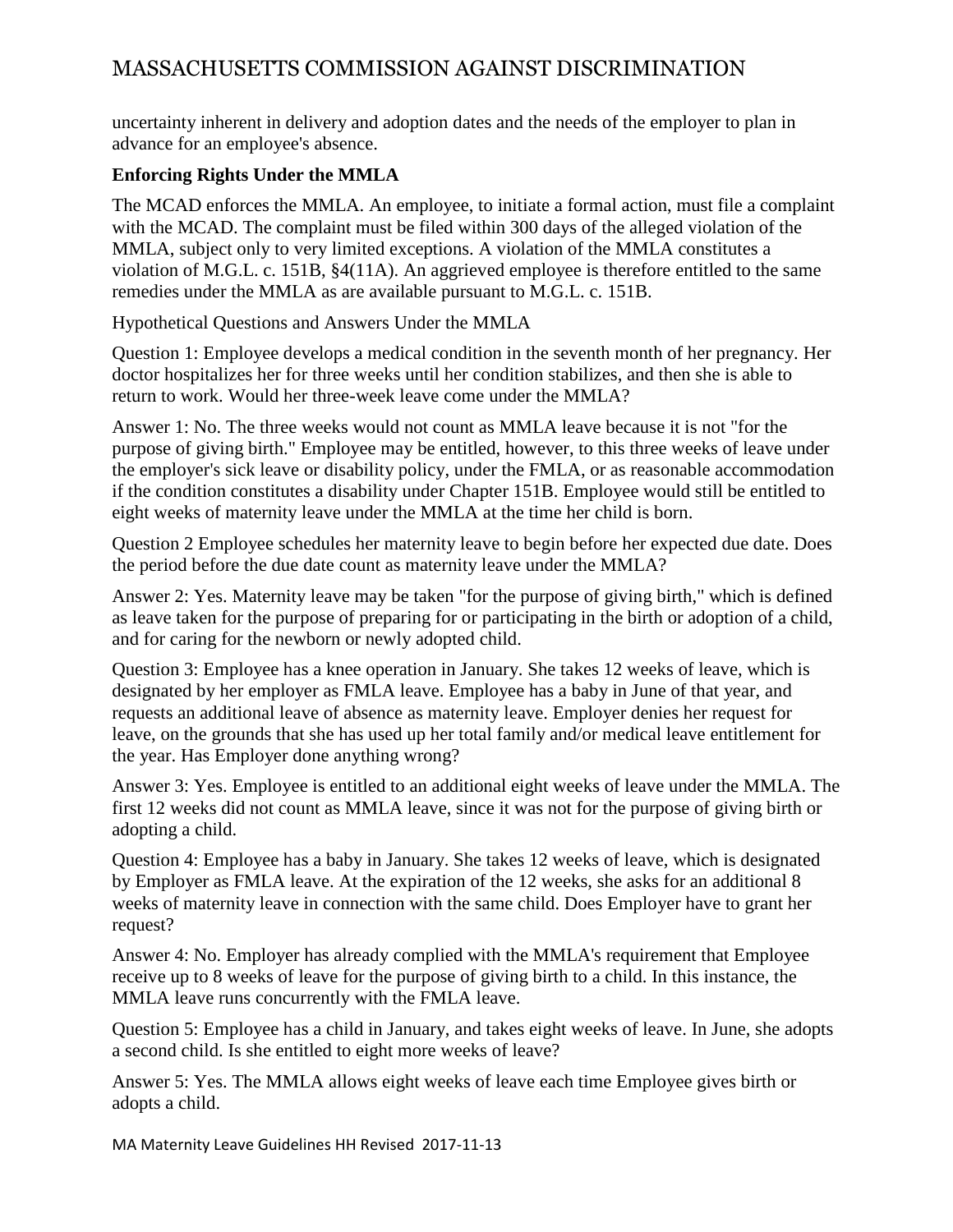Question 6: Employee gives birth to twins. She demands 16 weeks of leave, on the grounds that she has given birth twice. Must Employer give her the 16 weeks?

Answer 6: Yes. An employee who gives birth to twins has given birth two times and is entitled to eight weeks of leave for each child.

Question 7: Employee adopts two babies at the same time. How many weeks of leave is she entitled to?

Answer 7: Sixteen weeks. The MCAD treats multiple adoptions the same as multiple births.

Question 8: Employee informs Employer that she is pregnant, that she expects to deliver the baby in June, and that she plans to return to work following her leave. The baby is delivered prematurely, in May. Is Employee entitled to take her maternity leave early?

Answer 8: Yes. The MMLA requires Employee to give two weeks' notice of her "anticipated date of departure and intention to return." Employee has satisfied this requirement; therefore, she is entitled to the leave.

Question 9: At the time her leave begins, Employee has five weeks of accrued vacation time. In the past, employees who have taken disability or sick leave have not been required to use their accrued vacation time concurrently with such leave. Employee informs Employer that she wishes to take a total of 13 weeks of leave, eight weeks of unpaid maternity leave followed by five weeks of paid vacation time. Is she entitled to the 13 weeks?

Answer 9: Yes. Employer must treat Employee consistently with how Employer has treated other

employees on a leave of absence. In addition, Employer may not require Employee to use accrued sick or vacation time during her maternity leave.

Question 10: At the time her leave begins, Employee has five weeks of accrued vacation time. In the past, employees who have taken disability or sick leave have been required by Employer to use their accrued vacation time concurrently with such leave. Employee informs Employer that she wishes to take a total of 13 weeks of leave, eight weeks of unpaid maternity leave followed by five weeks of paid vacation time. Is she entitled to the 13 weeks?

Answer 10: Yes. Under the MMLA, Employer may not require Employee to use up her five weeks of accrued vacation time during her eight week MMLA leave, even though Employer has imposed a similar requirement with respect to other types of leave.

Question 11: Employer's maternity leave policy provides eight weeks of leave to female employees only. Does a male employee have a right to leave upon the birth or adoption of his child?

Answer 11: No. The MMLA, by its terms, provides eight weeks of maternity leave to female employees only. An employer who complies with the MMLA by providing eight weeks of maternity leave to female employees only does not violate a male employee's right under Chapter 151B to be free from sex discrimination. However, an employer who provides leave to female employees only, and not to male employees, may violate the federal prohibitions against sex discrimination even though the employer has acted in compliance with the MMLA.

Question 12: Employer's maternity leave policy provides sixteen weeks of leave to female employees only. Does a male employee have a right to leave upon the birth or adoption of his child?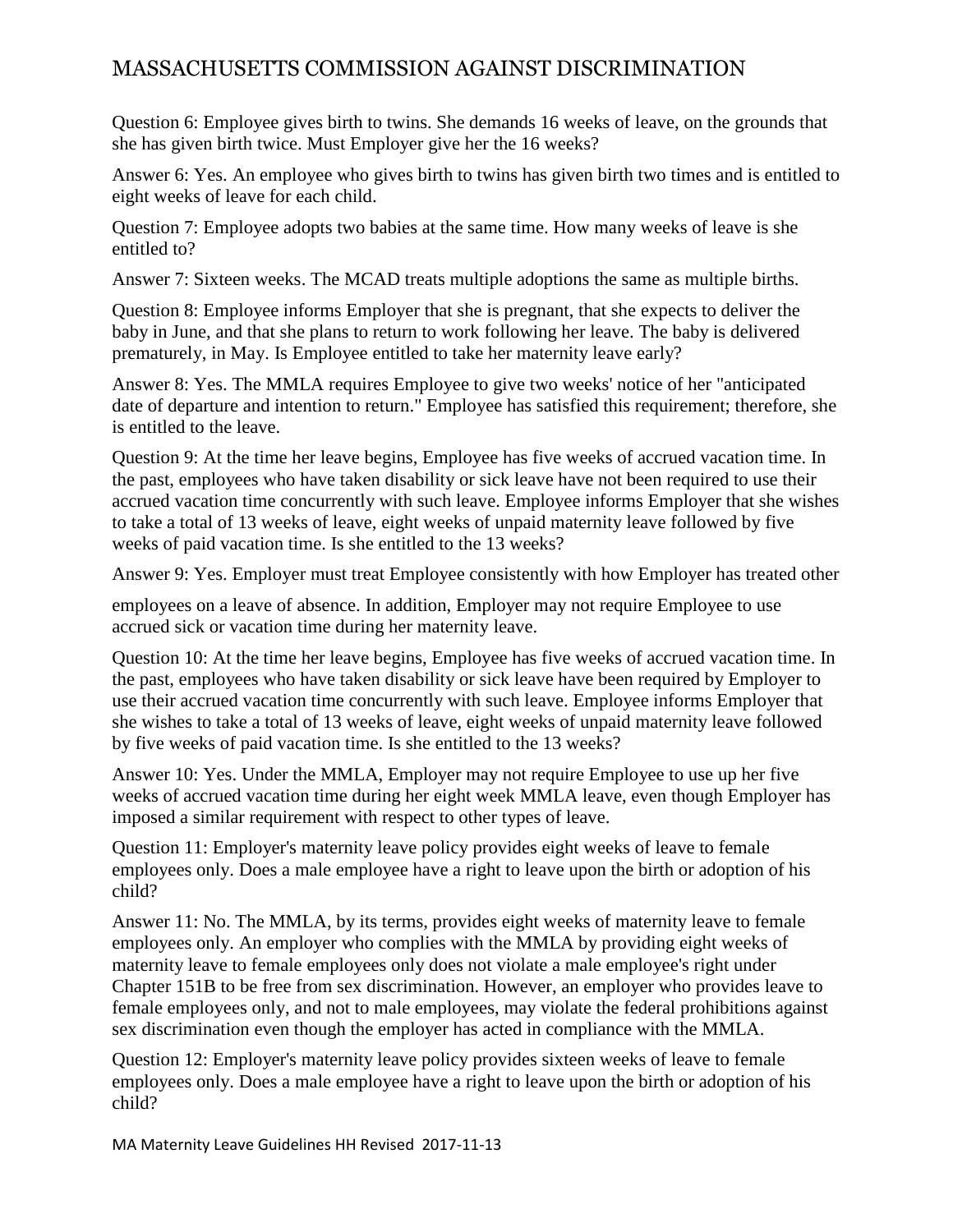Answer 12: Yes. Providing maternity leave in excess of the eight weeks required by the MMLA to female employees only, and not to males, would in most circumstances constitute sex discrimination in violation of Chapter 151B.

Question 13: Prior to her maternity leave, Employee received dental insurance through Employer, as did all other employees. During the leave, Employer eliminated dental insurance for all employees. Is the employee entitled to dental insurance upon her return from leave?

Answer 13: No, because Employee would have lost the dental insurance even if she had remained at work during her leave.

Question 14: Prior to her leave, Employee was a Vice-president. Upon return from her leave, she was transferred to a position with the same pay, but which was not considered an officer-level position, and which had a lower grade level. No other officer-level employees were similarly transferred. Has Employer complied with the MMLA?

Answer 14: No, because the new position does not have the same status as the prior position. Question 15: Prior to her leave, Employee was a secretary, working the day shift, at a location 15 minutes from her home. Upon return from leave, she was reinstated as a clerk, working the night shift, but she was transferred to a location one and one-half hours from her home. No other employees were similarly transferred. Has the Employer complied with the MMLA?

Answer 15: No. The two positions are not "similar", because the duties, schedule and commute have changed significantly.

Question 16: While Employee is on leave, Employer decides to eliminate her position for operational reasons. Employer's decision is not in any way linked to Employee's pregnancy or need for maternity leave. Is Employee entitled to reinstatement?

Answer 16: No, because Employee's pregnancy, need for maternity leave and fact that she has taken MMLA leave was not a factor in the decision, and because Employee's position would have been eliminated even if she had remained at work.

Question 17: Employee requests maternity leave. Employer denies the leave, on the grounds that

Employee's absence would cause undue hardship to the business. Has Employer complied with the MMLA?

Answer 17: No. If Employee meets the eligibility requirements for the MMLA, she is entitled to take maternity leave, even if granting leave would cause hardship to Employer.

Question 18: During a job interview, an applicant informs Employer that she is pregnant. Employer chooses not to hire her, on the grounds that Employer does not want to have to grant maternity leave. Has Employer done anything wrong?

Answer 18: Yes. Employer may not consider Employee's pregnancy, or potential need for leave, in hiring decisions since doing so would constitute gender discrimination under M.G.L. c. 151B.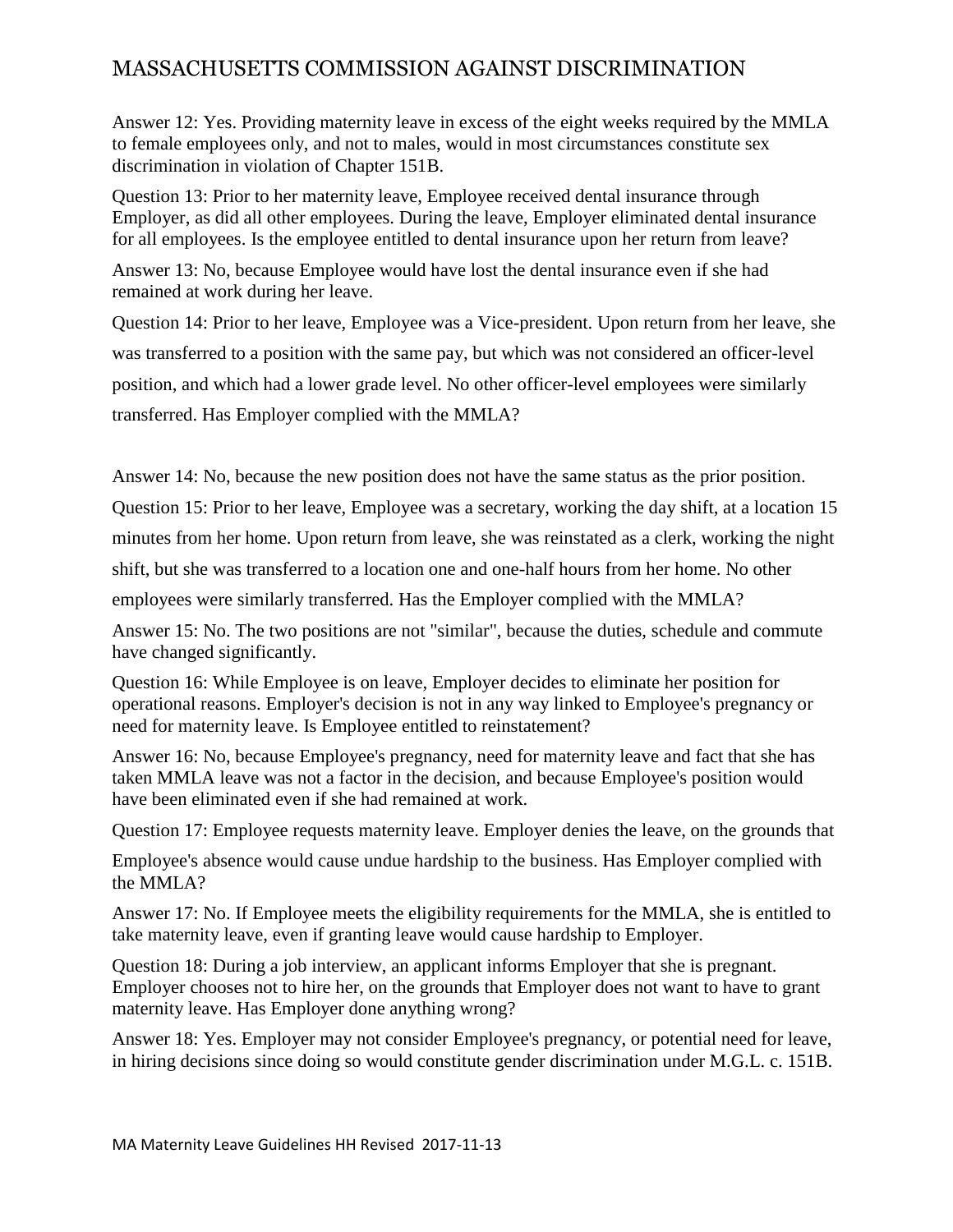Question 19: Employer's Collective Bargaining Agreement provides for six weeks of maternity leave only. Is Employee entitled to a full eight weeks of MMLA leave, even if granting such leave would violate the terms of the Collective Bargaining Agreement?

Answer 19: Yes. Employer may not avoid the requirements of the MMLA by a Collective Bargaining Agreement or other contract.

Question 20: Employer grants a bonus to all employees who have worked for one year. At the time her MMLA leave commences, Employee has worked 10 months. Must Employer grant her the bonus upon her return from leave?

Answer 20: No. Employer need not count the two months of maternity leave in computation of months of service for the purposes of the bonus. Employee may be eligible for the bonus, however, upon completion of two months of service following her return from leave, if similarly situated employees are also deemed eligible for the bonus.

Question 21: Employer's Handbook provides that employees are not eligible for any benefits prior to completing a six-month probationary period. Employee requests to begin maternity leave four months after the start of her employment. Is she entitled to the leave?

Answer 21: No. An employee is not eligible for maternity leave until she has completed the initial probationary period set by her employer which may be as long as six months.

Question 22: Employee who works 25 hours per week is considered a part-time employee under Employer's Handbook, and is not eligible for the benefits given to full-time employees. Is Employee eligible for MMLA leave?

Answer 22: No. Absent other factors tending to show full-time status, Employee would be considered a "part-time" employee, and therefore would not be eligible for MMLA leave. Employee may be entitled to leave under the FMLA, however, or if Employer provides leaves to part-time employees for other reasons.

Question 23: Employee adopts an adult of 21 years of age who has a mental disability. Is Employee entitled to MMLA leave?

Answer 23: Yes. The MMLA applies to adoption of a "child under the age of twenty three if the child is physically or mentally disabled" The MMLA applies to female employees only.

Question 24: Prior to her leave, Employee is eligible for participation in the Company 401K Plan. Upon return from her leave, Employer no longer permits her to participate in the Plan, on the grounds that there has been a break in her service. Has Employer violated the MMLA?

Answer 24: Yes. Maternity leave may not affect Employee's right to participate in programs for which Employee was eligible at the date of her leave.

Question 25: Employer's maternity leave policy provides ten weeks of maternity leave. Employee takes ten weeks of leave. May the Employer deny job restoration on the grounds that Employee has taken more than eight weeks of leave?

Answer 25: The MCAD takes the position that job restoration should not be denied unless the Employer clearly informs the employee in writing prior to the commencement of her leave that taking more than eight weeks of leave will result in the denial of reinstatement.

#### **Footnotes**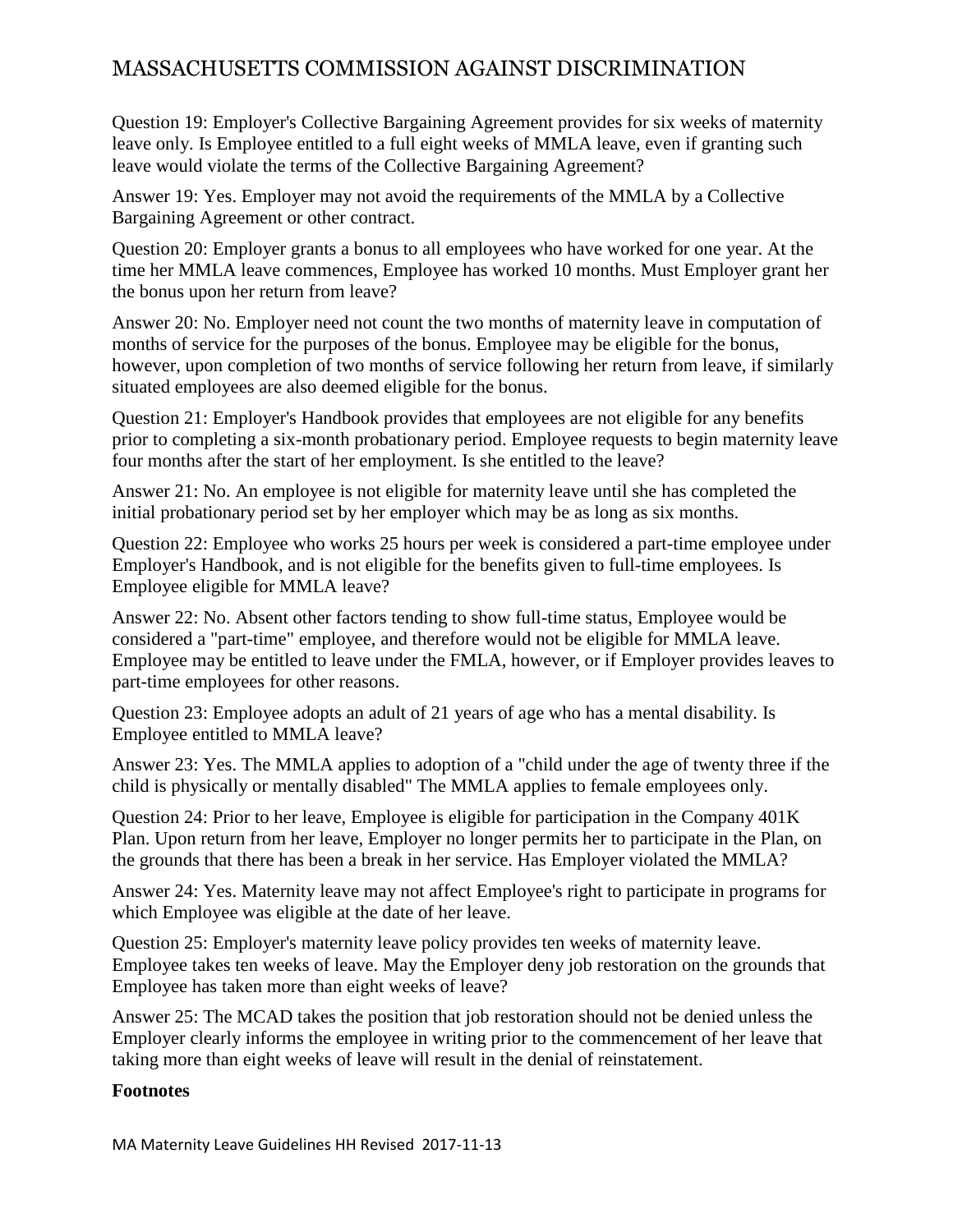[1] These guidelines will not answer every question concerning application of the laws regarding

maternity leave. The MCAD exists to enforce Mass. Gen. ch. 151B and ch. 149, §105D, and is not bound by federal law. However, "the Federal guidelines can be used to guide Massachusetts in interpreting G.L. c. 151B." Labonte v. Hutchins & Wheeler, 424 Mass. 813, 823 n. 13 (1997). Sources of guidance under analogous federal law include: the Pregnancy Discrimination Act, 42 U.S.C §2000e, §701(k); EEOC Compliance Manual on the Pregnancy Discrimination Act, §626; The Family Medical

Leave Act of 1993 ("FMLA"), 29 U.S.C. §12101 et. seq. ; U.S. Department of Labor Regulations: The

Family and Medical Leave Act of 1993, 29 C.F.R §825.100 et. seq.

[2] The commission understands that the words "disabled" and "disability" are the more accepted

parlance than the words "handicapped" and "handicap" and therefore utilizes the former terms in these

guidelines. Those utilizing these Guidelines should note that the words "handicap" and "handicapped"

are utilized in the statutes and regulations governing disability discrimination in employment.

[3] Additional protections apply for employees of the Commonwealth. It is unlawful practice "for the

commonwealth and any of its boards, departments and commissions to deny vacation credit to any

female employee for the fiscal year during which she is absent due to a maternity leave taken in

accordance with [the MMLA] or to impose any other penalty as a result of a maternity leave of absence." G.L.c.151B, §4(11A).

MASSACHUSETTS COMMISSION AGAINST DISCRIMINATION

MCAD Paternal Leave Act Guidelines - WH Revised 2017-09-016 14

[4] As to certain additional protections applicable to employees of the Commonwealth, see footnote 3.

[5] Employers covered by the Family and Medical Leave Act of 1993 ("FMLA") are required to provide

and employee with up to twelve weeks of leave. Such employers must, upon an employee's return from

FMLA leave, restore the employee to the same or an equivalent position. 29 CFR 825.214

[6] See School Committee of Braintree v. MCAD, 377 Mass. 424, 386 N.E.2d 1251 (1979); White v.

Michaud Bus Lines, Inc., 19 MDLR 18, 20 (1997), quoting Lane v. Laminated Papers, Inc., 16 MDLR

1001, 1013 (1994).